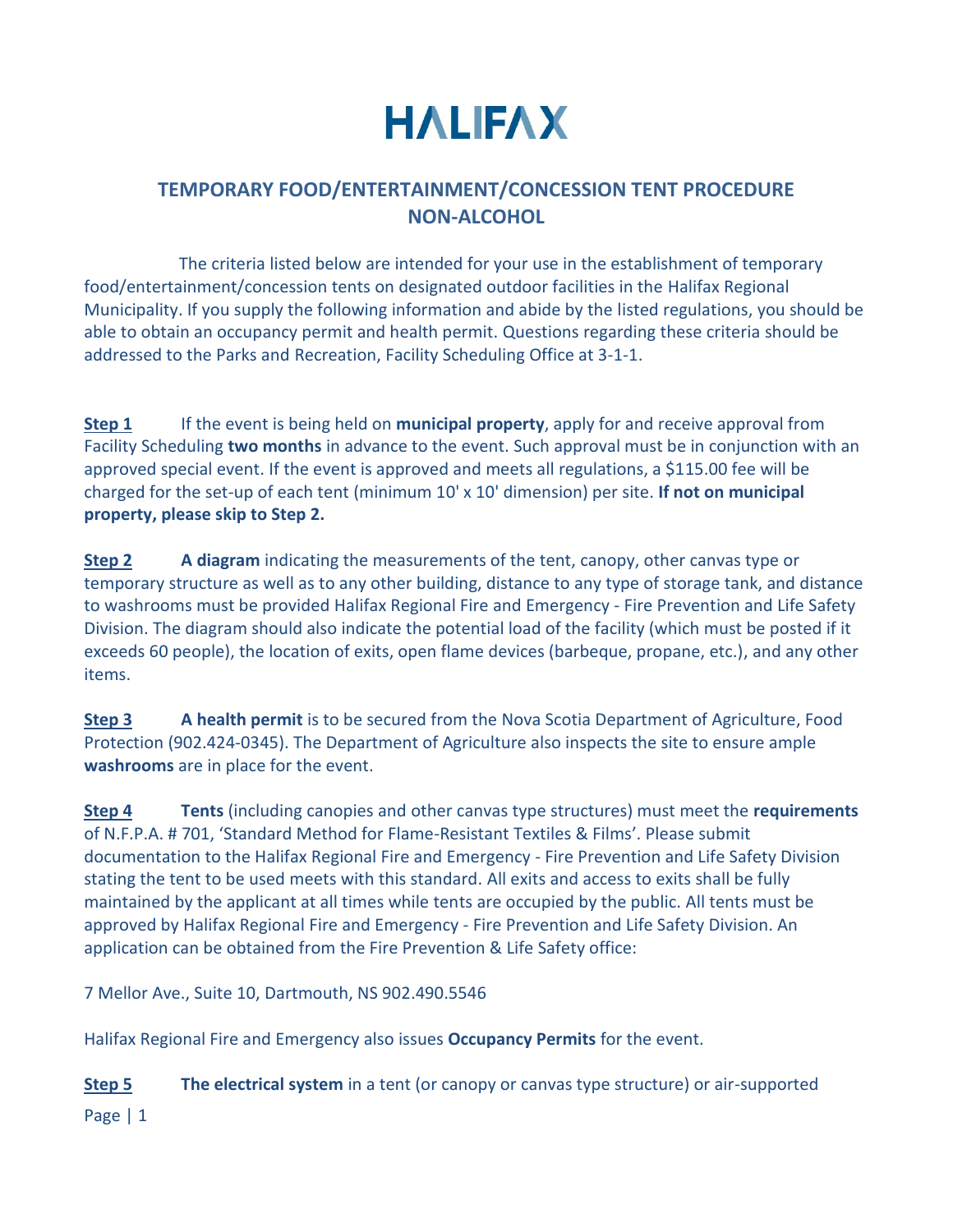structure shall be maintained and operated in a safe manner. Portable electrical systems will be inspected for fire hazards, and defects must be corrected before the tent (or canopy or canvas type structure) or open air-supported structure is occupied by the public. Power is to be the responsibility of the applicant and the applicant is to make arrangements with Nova Scotia Power Corporation. The special event form for electrical installation must be filled out and signed by a certified electrician. The applicant is responsible for all charges for this procedure. The electrical system and equipment in a tent or an air-supported structure, including electrical fuses, and switches shall be inaccessible to the public. Cables on the ground in areas used by the public in a tent or air-supported structure shall be placed in trenches or protected by covers to prevent damage from pedestrian traffic. Ensure there is enough power supply for the appliances to be run from it. Any temporary lighting must be placed out of reach and free from shock hazards.

**Step 6 Open flame devices** shall not be permitted in a tent or air-supported structure while it is occupied by the public. All propane equipment and appliances, including barbeques, shall be C.G.A. approved and installed and maintained according to plans submitted by the installer to HRM Fire and Emergency - Fire Prevention and Life Safety Division.

All approved barbeques are **not** to be located less than 1.5 meters from any exit. Barbeques shall not be accessible to the public and shall not be used inside any tent.

**Step 7** Sanitary facilities must be provided in accordance with the Nova Scotia Department of Agriculture.

**Step 8 Smoking** is **not permitted** in the tent or air-supported structures while occupied by the public.

## **Step 9 OCCUPANCY LOADS OVER 1000 PERSONS**

A **person** is required to be **designated to watch for fire** in tents occupied by the public for this level of occupancy. This person shall be familiar with all fire safety features including the fire safety plan and condition of exits and shall patrol the area to ensure means of egress are kept clear and that regulations are enforced.

You must submit a **fire safety plan** to Halifax Regional Fire and Emergency - Fire Prevention and Life Safety Division.

It is strongly advised that in these cases a fire prevention staff be hired to act as Fire Watch and all associated costs with the Fire Watch are the responsibility of the applicant. An acceptable fire alarm and emergency communications system shall be provided.

Emergency lighting and number of portable fire extinguishers, based on travel distance and the particular hazard must be provided.